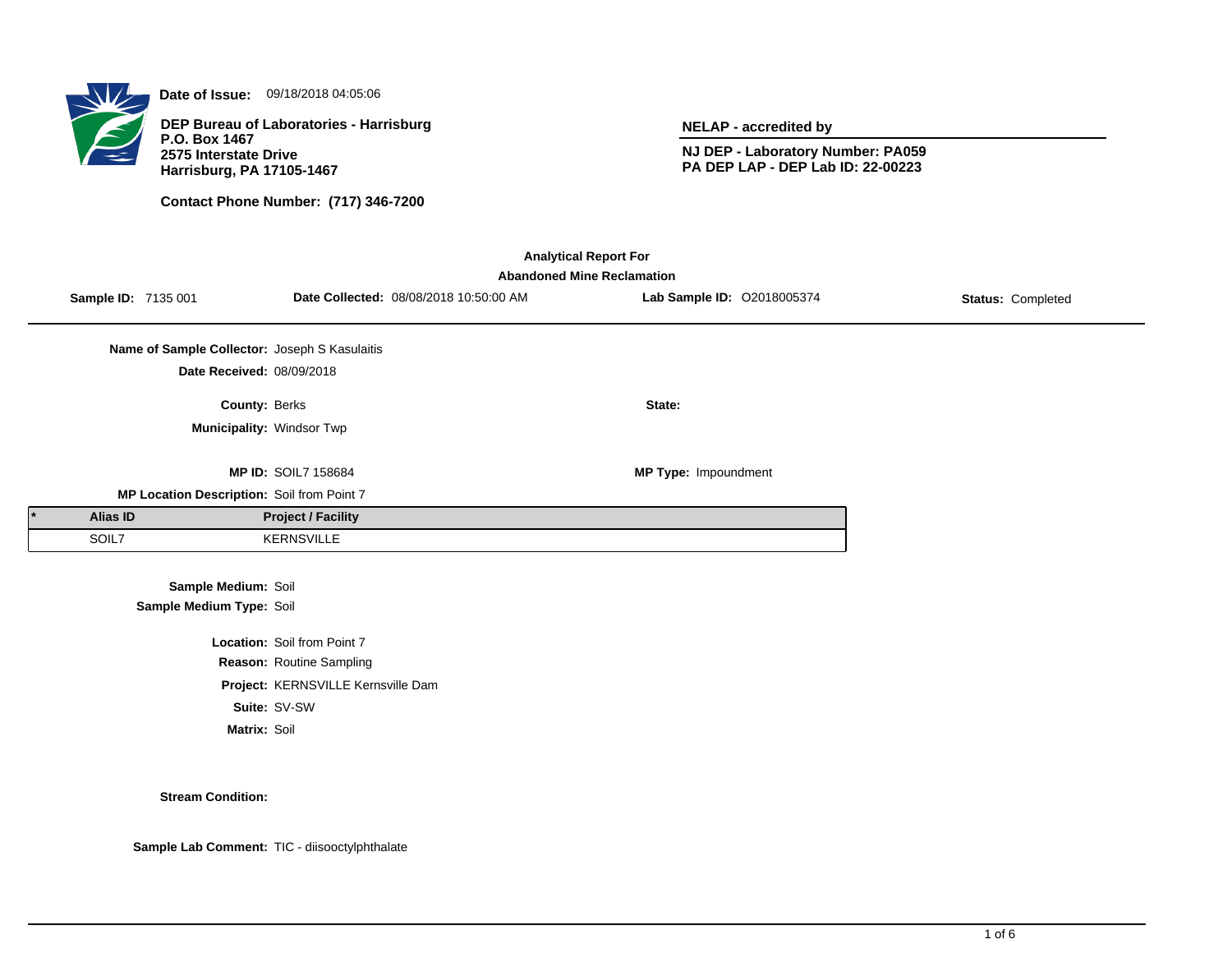| Sample ID: 7135 001                                                             |                                                                                 | Date Collected: 08/08/2018 10:50:00 AM | Lab Sample ID: 02018005374    | <b>Status: Completed</b> |                    |  |  |
|---------------------------------------------------------------------------------|---------------------------------------------------------------------------------|----------------------------------------|-------------------------------|--------------------------|--------------------|--|--|
|                                                                                 | <b>Test Codes / CAS # - Description</b>                                         | <b>Reported Results</b>                | <b>Date And Time Analyzed</b> | Approved by              | <b>Test Method</b> |  |  |
| 95943                                                                           | 1,2,4,5-Tetrachlorobenzene                                                      | $0.68$ mg/kg $(U)$                     | 08/24/2018 02:00 AM           | <b>JKUBEIKA</b>          | <b>EPA 8270D</b>   |  |  |
| 120821                                                                          | 1,2,4-Trichlorobenzene                                                          | 0.68 mg/kg (U)                         | 08/24/2018 02:00 AM           | <b>JKUBEIKA</b>          | EPA 8270D          |  |  |
| 95501                                                                           | 1,2-Dichlorobenzene                                                             | 0.68 mg/kg (U)                         | 08/24/2018 02:00 AM           | <b>JKUBEIKA</b>          | <b>EPA 8270D</b>   |  |  |
| 541731                                                                          | 1,3-Dichlorobenzene                                                             | 0.68 mg/kg (U)                         | 08/24/2018 02:00 AM           | <b>JKUBEIKA</b>          | EPA 8270D          |  |  |
| 99650                                                                           | 1,3-Dinitrobenzene                                                              | 0.68 mg/kg (U)                         | 08/24/2018 02:00 AM           | <b>JKUBEIKA</b>          | <b>EPA 8270D</b>   |  |  |
| 106467                                                                          | 1,4-Dichlorobenzene                                                             | 0.68 mg/kg (U)                         | 08/24/2018 02:00 AM           | <b>JKUBEIKA</b>          | <b>EPA 8270D</b>   |  |  |
| 130154                                                                          | 1,4-Naphthoquinone                                                              | 0.68 mg/kg (U)                         | 08/24/2018 02:00 AM           | <b>JKUBEIKA</b>          | <b>EPA 8270D</b>   |  |  |
| 90131                                                                           | 1-Chloronaphthalene                                                             | 0.68 mg/kg (U)                         | 08/24/2018 02:00 AM           | <b>JKUBEIKA</b>          | <b>EPA 8270D</b>   |  |  |
| 90120                                                                           | 1-Methylnaphthalene                                                             | 0.68 mg/kg (U)                         | 08/24/2018 02:00 AM           | <b>JKUBEIKA</b>          | <b>EPA 8270D</b>   |  |  |
| 108-60-1                                                                        | 2,2'-oxybis(1-Chloropropane)                                                    | 0.68 mg/kg (U)                         | 08/24/2018 02:00 AM           | <b>JKUBEIKA</b>          | EPA 8270D          |  |  |
|                                                                                 | Matrix spike recoveries low. Results and/or reporting limits may be biased low. |                                        |                               |                          |                    |  |  |
| 58902                                                                           | 2,3,4,6-Tetrachlorophenol                                                       | 0.68 mg/kg (U)                         | 08/24/2018 02:00 AM           | <b>JKUBEIKA</b>          | <b>EPA 8270D</b>   |  |  |
| 95954                                                                           | 2,4,5-Trichlorophenol                                                           | 0.68 mg/kg (U)                         | 08/24/2018 02:00 AM           | <b>JKUBEIKA</b>          | <b>EPA 8270D</b>   |  |  |
| 88062                                                                           | 2,4,6-Trichlorophenol                                                           | 0.68 mg/kg (U)                         | 08/24/2018 02:00 AM           | <b>JKUBEIKA</b>          | <b>EPA 8270D</b>   |  |  |
| 120832                                                                          | 2,4-Dichlorophenol                                                              | 0.68 mg/kg (U)                         | 08/24/2018 02:00 AM           | <b>JKUBEIKA</b>          | EPA 8270D          |  |  |
| 105679                                                                          | 2,4-Dimethylphenol                                                              | $0.68$ mg/kg $(U)$                     | 08/24/2018 02:00 AM           | <b>JKUBEIKA</b>          | EPA 8270D          |  |  |
|                                                                                 | Matrix spike recoveries low. Results and/or reporting limits may be biased low. |                                        |                               |                          |                    |  |  |
| 51285                                                                           | 2,4-Dinitrophenol                                                               | 6.8 mg/kg (U)                          | 08/24/2018 02:00 AM           | <b>JKUBEIKA</b>          | <b>EPA 8270D</b>   |  |  |
| 121142                                                                          | 2,4-Dinitrotoluene                                                              | 0.68 mg/kg (U)                         | 08/24/2018 02:00 AM           | <b>JKUBEIKA</b>          | <b>EPA 8270D</b>   |  |  |
| 87650                                                                           | 2,6-Dichlorophenol                                                              | 0.68 mg/kg (U)                         | 08/24/2018 02:00 AM           | <b>JKUBEIKA</b>          | <b>EPA 8270D</b>   |  |  |
|                                                                                 | Matrix spike recoveries low. Results and/or reporting limits may be biased low. |                                        |                               |                          |                    |  |  |
| 606202                                                                          | 2,6-Dinitrotoluene                                                              | 0.68 mg/kg (U)                         | 08/24/2018 02:00 AM           | <b>JKUBEIKA</b>          | <b>EPA 8270D</b>   |  |  |
| 53963                                                                           | 2-Acetylaminofluorene                                                           | 0.68 mg/kg (U)                         | 08/24/2018 02:00 AM           | <b>JKUBEIKA</b>          | <b>EPA 8270D</b>   |  |  |
| 91587                                                                           | 2-Chloronaphthalene                                                             | 0.68 mg/kg (U)                         | 08/24/2018 02:00 AM           | <b>JKUBEIKA</b>          | <b>EPA 8270D</b>   |  |  |
| 95578                                                                           | 2-Chlorophenol                                                                  | 0.68 mg/kg (U)                         | 08/24/2018 02:00 AM           | <b>JKUBEIKA</b>          | EPA 8270D          |  |  |
| 91576                                                                           | 2-Methylnaphthalene                                                             | $0.68$ mg/kg $(U)$                     | 08/24/2018 02:00 AM           | <b>JKUBEIKA</b>          | EPA 8270D          |  |  |
| 95487                                                                           | 2-Methylphenol                                                                  | 0.68 mg/kg (U)                         | 08/24/2018 02:00 AM           | <b>JKUBEIKA</b>          | <b>EPA 8270D</b>   |  |  |
|                                                                                 | Matrix spike recoveries low. Results and/or reporting limits may be biased low. |                                        |                               |                          |                    |  |  |
| 88744                                                                           | 2-Nitroaniline                                                                  | 0.68 mg/kg (U)                         | 08/24/2018 02:00 AM           | <b>JKUBEIKA</b>          | <b>EPA 8270D</b>   |  |  |
| 88755                                                                           | 2-Nitrophenol                                                                   | 0.68 mg/kg (U)                         | 08/24/2018 02:00 AM           | <b>JKUBEIKA</b>          | <b>EPA 8270D</b>   |  |  |
| 109068                                                                          | 2-Picoline (2-Methylpyridine)                                                   | $0.68$ mg/kg $(U)$                     | 08/24/2018 02:00 AM           | <b>JKUBEIKA</b>          | EPA 8270D          |  |  |
| 1319773                                                                         | 3&4-Methylphenol                                                                | 1.4 mg/kg $(U)$                        | 08/24/2018 02:00 AM           | <b>JKUBEIKA</b>          | EPA 8270D          |  |  |
|                                                                                 | Matrix spike recoveries low. Results and/or reporting limits may be biased low. |                                        |                               |                          |                    |  |  |
| 91941                                                                           | 3,3'-Dichlorobenzidine                                                          | $0.34$ mg/kg (U)                       | 08/24/2018 02:00 AM           | <b>JKUBEIKA</b>          | EPA 8270D          |  |  |
| Matrix spike recoveries low. Results and/or reporting limits may be biased low. |                                                                                 |                                        |                               |                          |                    |  |  |
| 99092                                                                           | 3-Nitroaniline                                                                  | $0.68$ mg/kg $(U)$                     | 08/24/2018 02:00 AM           | <b>JKUBEIKA</b>          | EPA 8270D          |  |  |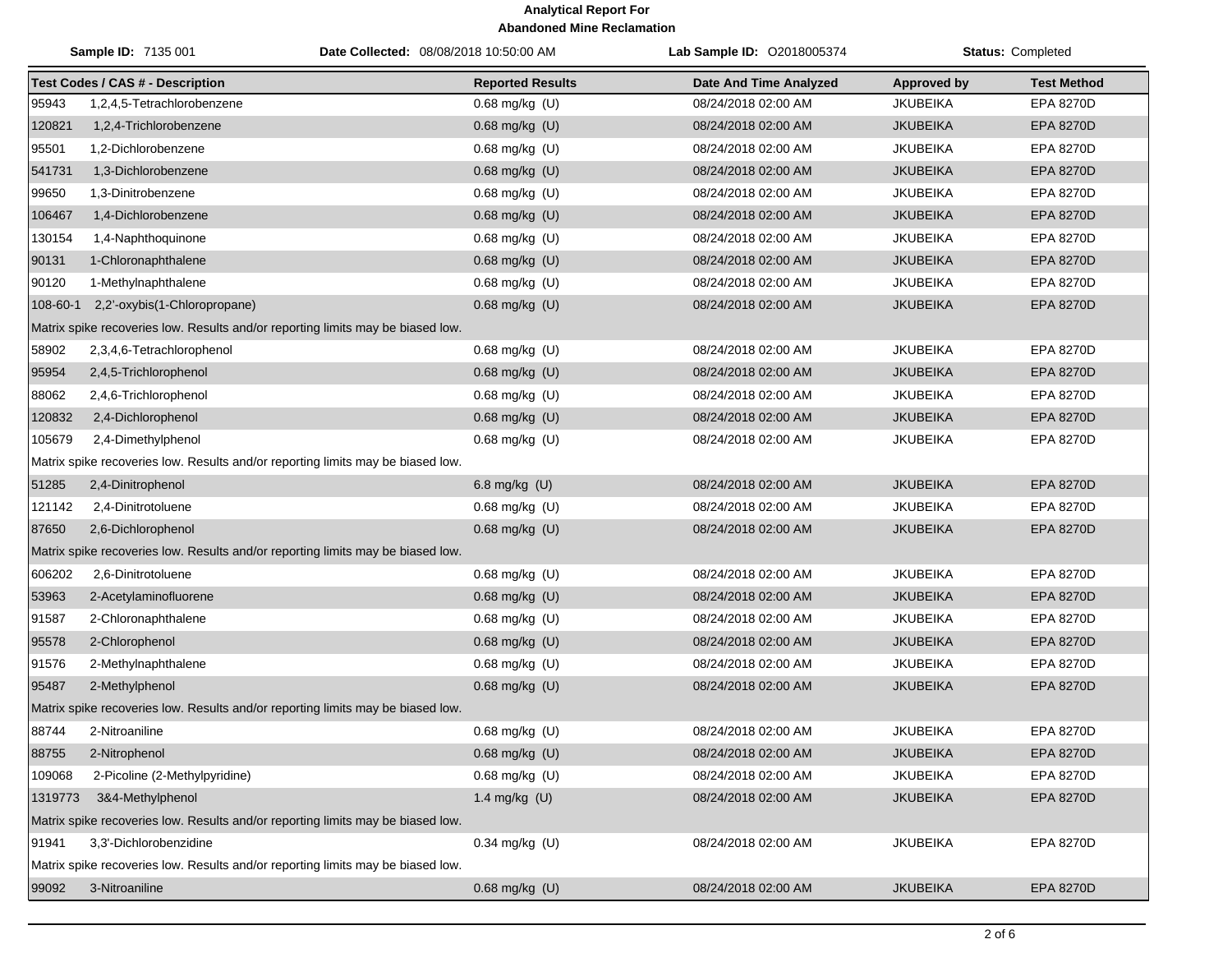| Sample ID: 7135 001                                                             |                                                                                 |  | Date Collected: 08/08/2018 10:50:00 AM | Lab Sample ID: 02018005374    | <b>Status: Completed</b> |                    |  |
|---------------------------------------------------------------------------------|---------------------------------------------------------------------------------|--|----------------------------------------|-------------------------------|--------------------------|--------------------|--|
|                                                                                 | <b>Test Codes / CAS # - Description</b>                                         |  | <b>Reported Results</b>                | <b>Date And Time Analyzed</b> | <b>Approved by</b>       | <b>Test Method</b> |  |
| Matrix spike recoveries low. Results and/or reporting limits may be biased low. |                                                                                 |  |                                        |                               |                          |                    |  |
| 534521                                                                          | 4,6-Dinitro-2-methylphenol                                                      |  | 1.4 mg/kg (U)                          | 08/24/2018 02:00 AM           | <b>JKUBEIKA</b>          | <b>EPA 8270D</b>   |  |
| 92671                                                                           | 4-Aminobiphenyl                                                                 |  | 6.8 mg/kg (U)                          | 08/24/2018 02:00 AM           | <b>JKUBEIKA</b>          | <b>EPA 8270D</b>   |  |
| 101553                                                                          | 4-Bromophenyl-phenyl ether                                                      |  | $0.68$ mg/kg $(U)$                     | 08/24/2018 02:00 AM           | <b>JKUBEIKA</b>          | EPA 8270D          |  |
| 59507                                                                           | 4-Chloro-3-methylphenol                                                         |  | 0.68 mg/kg (U)                         | 08/24/2018 02:00 AM           | <b>JKUBEIKA</b>          | <b>EPA 8270D</b>   |  |
| 106478                                                                          | 4-Chloroaniline                                                                 |  | 0.68 mg/kg (U)                         | 08/24/2018 02:00 AM           | <b>JKUBEIKA</b>          | EPA 8270D          |  |
| 7005723                                                                         | 4-Chlorophenyl-phenyl ether                                                     |  | 0.68 mg/kg (U)                         | 08/24/2018 02:00 AM           | <b>JKUBEIKA</b>          | <b>EPA 8270D</b>   |  |
| 100016                                                                          | 4-Nitroaniline                                                                  |  | $0.68$ mg/kg $(U)$                     | 08/24/2018 02:00 AM           | <b>JKUBEIKA</b>          | <b>EPA 8270D</b>   |  |
| 100027                                                                          | 4-Nitrophenol                                                                   |  | 3.4 mg/kg (U)                          | 08/24/2018 02:00 AM           | <b>JKUBEIKA</b>          | EPA 8270D          |  |
| 99558                                                                           | 5-Nitro-o-toluidine                                                             |  | 0.68 mg/kg (U)                         | 08/24/2018 02:00 AM           | JKUBEIKA                 | <b>EPA 8270D</b>   |  |
| 83329                                                                           | Acenaphthene                                                                    |  | 0.68 mg/kg (U)                         | 08/24/2018 02:00 AM           | <b>JKUBEIKA</b>          | EPA 8270D          |  |
| 208968                                                                          | Acenaphthylene                                                                  |  | $0.68$ mg/kg $(U)$                     | 08/24/2018 02:00 AM           | <b>JKUBEIKA</b>          | EPA 8270D          |  |
| 98862                                                                           | Acetophenone                                                                    |  | 1.4 mg/kg (U)                          | 08/24/2018 02:00 AM           | <b>JKUBEIKA</b>          | <b>EPA 8270D</b>   |  |
| 62533                                                                           | Aniline                                                                         |  | 0.68 mg/kg (U)                         | 08/24/2018 02:00 AM           | <b>JKUBEIKA</b>          | EPA 8270D          |  |
|                                                                                 | Matrix spike recoveries low. Results and/or reporting limits may be biased low. |  |                                        |                               |                          |                    |  |
| 120127                                                                          | Anthracene                                                                      |  | 0.68 mg/kg (U)                         | 08/24/2018 02:00 AM           | <b>JKUBEIKA</b>          | <b>EPA 8270D</b>   |  |
| 140578                                                                          | Aramite                                                                         |  | $0.68$ mg/kg (U)                       | 08/24/2018 02:00 AM           | <b>JKUBEIKA</b>          | <b>EPA 8270D</b>   |  |
| 98555                                                                           | a-Terpineol                                                                     |  | 0.68 mg/kg (U)                         | 08/24/2018 02:00 AM           | <b>JKUBEIKA</b>          | <b>EPA 8270D</b>   |  |
|                                                                                 | Matrix spike recoveries low. Results and/or reporting limits may be biased low. |  |                                        |                               |                          |                    |  |
| 56553                                                                           | Benz(a)anthracene                                                               |  | $0.34$ mg/kg (U)                       | 08/24/2018 02:00 AM           | <b>JKUBEIKA</b>          | <b>EPA 8270D</b>   |  |
| 50328                                                                           | Benzo(a)pyrene                                                                  |  | 0.34 mg/kg (U)                         | 08/24/2018 02:00 AM           | <b>JKUBEIKA</b>          | <b>EPA 8270D</b>   |  |
| 205992                                                                          | Benzo(b)fluoranthene                                                            |  | 0.34 mg/kg (U)                         | 08/24/2018 02:00 AM           | <b>JKUBEIKA</b>          | EPA 8270D          |  |
|                                                                                 | ** Comment ** Includes benzo(j)fluoranthene                                     |  |                                        |                               |                          |                    |  |
| 191242                                                                          | Benzo(g,h,i)perylene                                                            |  | 0.34 mg/kg (U)                         | 08/24/2018 02:00 AM           | <b>JKUBEIKA</b>          | <b>EPA 8270D</b>   |  |
| 207089                                                                          | Benzo(k)fluoranthene                                                            |  | $0.34$ mg/kg (U)                       | 08/24/2018 02:00 AM           | <b>JKUBEIKA</b>          | <b>EPA 8270D</b>   |  |
| 100516                                                                          | Benzyl alcohol                                                                  |  | 0.68 mg/kg (U)                         | 08/24/2018 02:00 AM           | <b>JKUBEIKA</b>          | EPA 8270D          |  |
| 111911                                                                          | bis(2-Chloroethoxy)methane                                                      |  | $0.68$ mg/kg $(U)$                     | 08/24/2018 02:00 AM           | <b>JKUBEIKA</b>          | EPA 8270D          |  |
| 111444                                                                          | bis(2-Chloroethyl)ether                                                         |  | 0.68 mg/kg (U)                         | 08/24/2018 02:00 AM           | <b>JKUBEIKA</b>          | EPA 8270D          |  |
| 117817                                                                          | bis(2-Ethylhexyl)phthalate                                                      |  | $0.34$ mg/kg $(U)$                     | 08/24/2018 02:00 AM           | <b>JKUBEIKA</b>          | EPA 8270D          |  |
| 85687                                                                           | Butylbenzylphthalate                                                            |  | 0.34 mg/kg (U)                         | 08/24/2018 02:00 AM           | <b>JKUBEIKA</b>          | EPA 8270D          |  |
| 510156                                                                          | Chlorobenzilate                                                                 |  | $0.68$ mg/kg $(U)$                     | 08/24/2018 02:00 AM           | <b>JKUBEIKA</b>          | EPA 8270D          |  |
| 218019                                                                          | Chrysene                                                                        |  | 0.34 mg/kg (U)                         | 08/24/2018 02:00 AM           | <b>JKUBEIKA</b>          | EPA 8270D          |  |
| 2303164                                                                         | Diallate (Cis & Trans)                                                          |  | 0.68 mg/kg (U)                         | 08/24/2018 02:00 AM           | <b>JKUBEIKA</b>          | EPA 8270D          |  |
| 53703                                                                           | Dibenzo(a,h)anthracene                                                          |  | 0.34 mg/kg (U)                         | 08/24/2018 02:00 AM           | <b>JKUBEIKA</b>          | EPA 8270D          |  |
| 132649                                                                          | Dibenzofuran                                                                    |  | 0.68 mg/kg (U)                         | 08/24/2018 02:00 AM           | <b>JKUBEIKA</b>          | EPA 8270D          |  |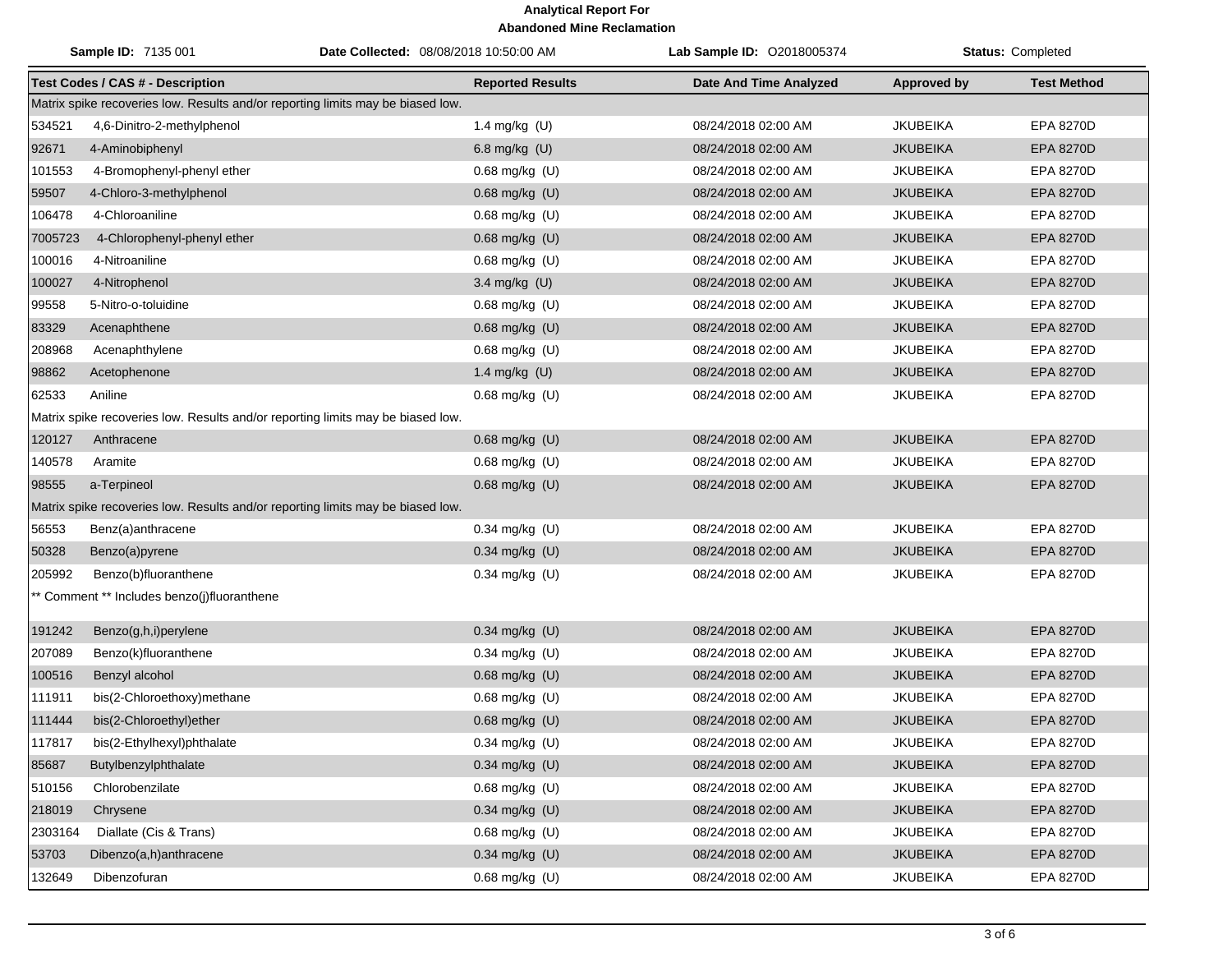| Sample ID: 7135 001 |                                                                                 | Date Collected: 08/08/2018 10:50:00 AM | Lab Sample ID: 02018005374 | <b>Status: Completed</b> |                    |
|---------------------|---------------------------------------------------------------------------------|----------------------------------------|----------------------------|--------------------------|--------------------|
|                     | <b>Test Codes / CAS # - Description</b>                                         | <b>Reported Results</b>                | Date And Time Analyzed     | <b>Approved by</b>       | <b>Test Method</b> |
| 84662               | Diethylphthalate                                                                | $0.68$ mg/kg $(U)$                     | 08/24/2018 02:00 AM        | <b>JKUBEIKA</b>          | EPA 8270D          |
| 60515               | Dimethoate                                                                      | 0.68 mg/kg (U)                         | 08/24/2018 02:00 AM        | <b>JKUBEIKA</b>          | EPA 8270D          |
| 60117               | Dimethylaminoazobenzene                                                         | $0.34$ mg/kg (U)                       | 08/24/2018 02:00 AM        | <b>JKUBEIKA</b>          | <b>EPA 8270D</b>   |
|                     | Matrix spike recoveries low. Results and/or reporting limits may be biased low. |                                        |                            |                          |                    |
| 131113              | Dimethylphthalate                                                               | 0.68 mg/kg (U)                         | 08/24/2018 02:00 AM        | <b>JKUBEIKA</b>          | EPA 8270D          |
| 84742               | Di-n-butylphthalate                                                             | 0.68 mg/kg (U)                         | 08/24/2018 02:00 AM        | <b>JKUBEIKA</b>          | <b>EPA 8270D</b>   |
| 117840              | Di-n-octylphthalate                                                             | 0.68 mg/kg (U)                         | 08/24/2018 02:00 AM        | <b>JKUBEIKA</b>          | <b>EPA 8270D</b>   |
| 88857               | Dinoseb                                                                         | 1.4 mg/kg (U)                          | 08/24/2018 02:00 AM        | <b>JKUBEIKA</b>          | <b>EPA 8270D</b>   |
| 122394              | Diphenylamine&n-Nitrosodipheny                                                  | 1.4 mg/kg (U)                          | 08/24/2018 02:00 AM        | <b>JKUBEIKA</b>          | EPA 8270D          |
|                     | Matrix spike recoveries low. Results and/or reporting limits may be biased low. |                                        |                            |                          |                    |
| 298044              | <b>Disulfoton</b>                                                               | $0.68$ mg/kg $(U)$                     | 08/24/2018 02:00 AM        | <b>JKUBEIKA</b>          | <b>EPA 8270D</b>   |
| 62500               | Ethyl methanesulfonate                                                          | $0.68$ mg/kg (U)                       | 08/24/2018 02:00 AM        | <b>JKUBEIKA</b>          | <b>EPA 8270D</b>   |
| 56382               | <b>Ethyl Parathion</b>                                                          | 0.68 mg/kg (U)                         | 08/24/2018 02:00 AM        | <b>JKUBEIKA</b>          | <b>EPA 8270D</b>   |
|                     | <b>EXTRACTED DATE</b>                                                           | 08212018 Day                           | 08/24/2018 02:00 AM        | <b>JKUBEIKA</b>          | EPA 8270D          |
| 206440              | Fluoranthene                                                                    | $0.68$ mg/kg $(U)$                     | 08/24/2018 02:00 AM        | <b>JKUBEIKA</b>          | <b>EPA 8270D</b>   |
| 86737               | Fluorene                                                                        | $0.68$ mg/kg $(U)$                     | 08/24/2018 02:00 AM        | <b>JKUBEIKA</b>          | EPA 8270D          |
| 118741              | Hexachlorobenzene                                                               | 0.68 mg/kg (U)                         | 08/24/2018 02:00 AM        | <b>JKUBEIKA</b>          | <b>EPA 8270D</b>   |
| 87683               | Hexachlorobutadiene                                                             | $0.68$ mg/kg (U)                       | 08/24/2018 02:00 AM        | <b>JKUBEIKA</b>          | <b>EPA 8270D</b>   |
| 77474               | Hexachlorocyclopentadiene                                                       | 0.68 mg/kg (U)                         | 08/24/2018 02:00 AM        | <b>JKUBEIKA</b>          | <b>EPA 8270D</b>   |
| 67721               | Hexachloroethane                                                                | 0.68 mg/kg (U)                         | 08/24/2018 02:00 AM        | <b>JKUBEIKA</b>          | EPA 8270D          |
| 1888717             | Hexachloropropene                                                               | 0.68 mg/kg (U)                         | 08/24/2018 02:00 AM        | <b>JKUBEIKA</b>          | <b>EPA 8270D</b>   |
| 193395              | Indeno-1,2,3-cd-pyrene                                                          | $0.34$ mg/kg (U)                       | 08/24/2018 02:00 AM        | <b>JKUBEIKA</b>          | <b>EPA 8270D</b>   |
| 465736              | <b>Isodrin</b>                                                                  | 0.68 mg/kg (U)                         | 08/24/2018 02:00 AM        | <b>JKUBEIKA</b>          | <b>EPA 8270D</b>   |
| 78591               | Isophorone                                                                      | 0.68 mg/kg (U)                         | 08/24/2018 02:00 AM        | <b>JKUBEIKA</b>          | EPA 8270D          |
| 120581              | <b>Isosafrole</b>                                                               | $0.68$ mg/kg $(U)$                     | 08/24/2018 02:00 AM        | <b>JKUBEIKA</b>          | <b>EPA 8270D</b>   |
|                     | Matrix spike recoveries low. Results and/or reporting limits may be biased low. |                                        |                            |                          |                    |
| 66273               | Methyl Methanesulfonate                                                         | 0.68 mg/kg (U)                         | 08/24/2018 02:00 AM        | <b>JKUBEIKA</b>          | <b>EPA 8270D</b>   |
| 298000              | <b>Methyl Parathion</b>                                                         | $0.68$ mg/kg (U)                       | 08/24/2018 02:00 AM        | <b>JKUBEIKA</b>          | <b>EPA 8270D</b>   |
| 91203               | Naphthalene                                                                     | 0.68 mg/kg (U)                         | 08/24/2018 02:00 AM        | <b>JKUBEIKA</b>          | EPA 8270D          |
| 98953               | Nitrobenzene                                                                    | 0.68 mg/kg (U)                         | 08/24/2018 02:00 AM        | <b>JKUBEIKA</b>          | <b>EPA 8270D</b>   |
| 924163              | N-Nitrosodibutylamine                                                           | $0.68$ mg/kg $(U)$                     | 08/24/2018 02:00 AM        | <b>JKUBEIKA</b>          | EPA 8270D          |
| 55185               | N-Nitrosodiethylamine                                                           | $0.68$ mg/kg $(U)$                     | 08/24/2018 02:00 AM        | <b>JKUBEIKA</b>          | EPA 8270D          |
| 62759               | N-Nitrosodimethylamine                                                          | $0.68$ mg/kg $(U)$                     | 08/24/2018 02:00 AM        | JKUBEIKA                 | EPA 8270D          |
| 621647              | N-Nitrosodipropylamine                                                          | 0.68 mg/kg (U)                         | 08/24/2018 02:00 AM        | <b>JKUBEIKA</b>          | EPA 8270D          |
| 10595956            | N-Nitrosomethylethylamine                                                       | $0.68$ mg/kg $(U)$                     | 08/24/2018 02:00 AM        | <b>JKUBEIKA</b>          | EPA 8270D          |
| 59892               | N-Nitrosomorpholine                                                             | 0.68 mg/kg (U)                         | 08/24/2018 02:00 AM        | <b>JKUBEIKA</b>          | EPA 8270D          |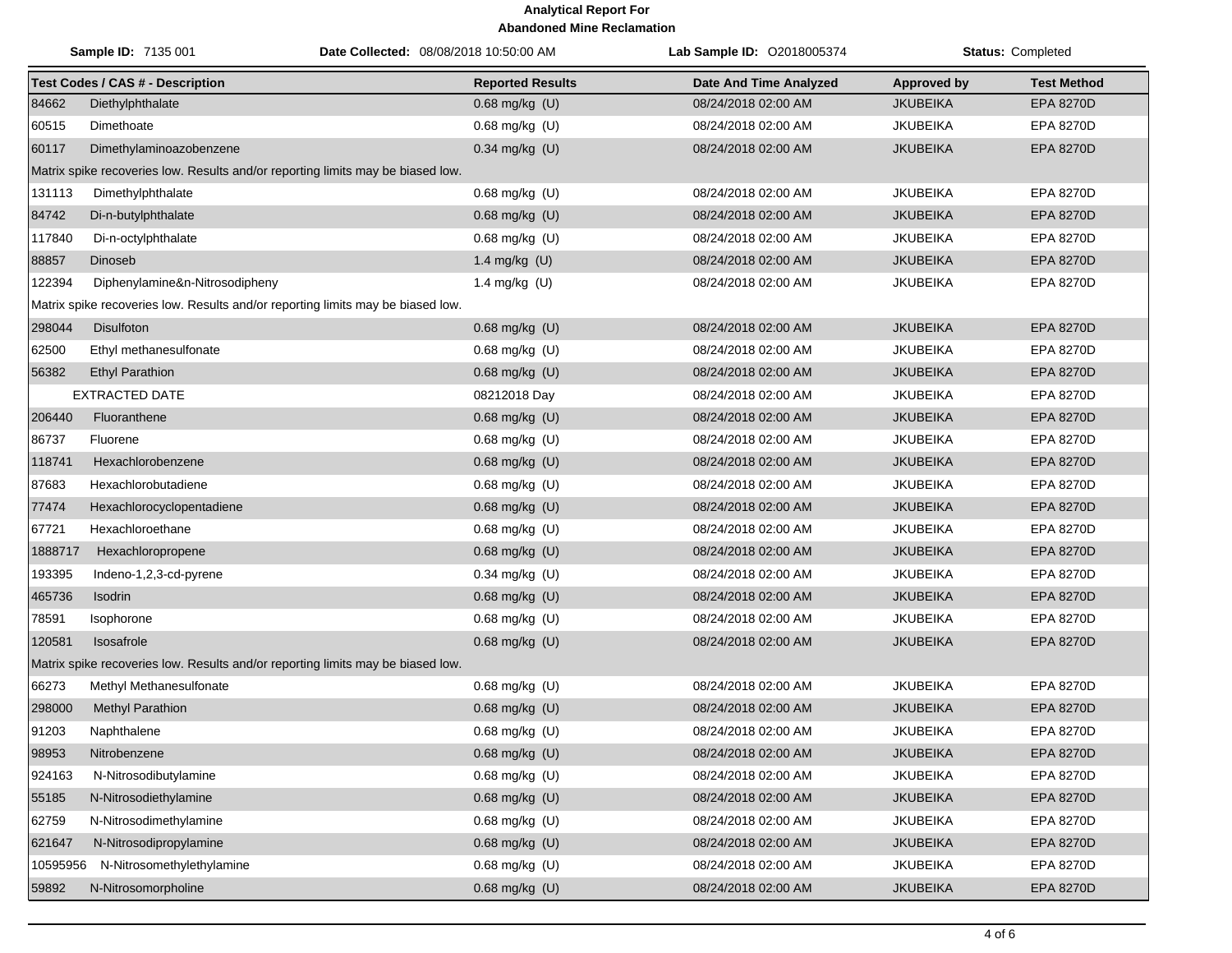|          | Sample ID: 7135 001                                                             | Date Collected: 08/08/2018 10:50:00 AM | Lab Sample ID: 02018005374    |                 | <b>Status: Completed</b> |  |  |
|----------|---------------------------------------------------------------------------------|----------------------------------------|-------------------------------|-----------------|--------------------------|--|--|
|          | <b>Test Codes / CAS # - Description</b>                                         | <b>Reported Results</b>                | <b>Date And Time Analyzed</b> | Approved by     | <b>Test Method</b>       |  |  |
| 100754   | N-nitrosopiperidine                                                             | $0.68$ mg/kg $(U)$                     | 08/24/2018 02:00 AM           | <b>JKUBEIKA</b> | <b>EPA 8270D</b>         |  |  |
| 930552   | N-Nitrosopyrrolidine                                                            | 0.68 mg/kg (U)                         | 08/24/2018 02:00 AM           | <b>JKUBEIKA</b> | <b>EPA 8270D</b>         |  |  |
| 126681   | O,O,O-Triethylphosphorothioate                                                  | $0.68$ mg/kg $(U)$                     | 08/24/2018 02:00 AM           | <b>JKUBEIKA</b> | <b>EPA 8270D</b>         |  |  |
| 95534    | o-Toluidine                                                                     | $0.68$ mg/kg $(U)$                     | 08/24/2018 02:00 AM           | <b>JKUBEIKA</b> | <b>EPA 8270D</b>         |  |  |
|          | Matrix spike recoveries low. Results and/or reporting limits may be biased low. |                                        |                               |                 |                          |  |  |
| 76017    | Pentachlorethane                                                                | $0.68$ mg/kg $(U)$                     | 08/24/2018 02:00 AM           | <b>JKUBEIKA</b> | <b>EPA 8270D</b>         |  |  |
|          | Matrix spike recoveries low. Results and/or reporting limits may be biased low. |                                        |                               |                 |                          |  |  |
| 608935   | Pentachlorobenzene                                                              | $0.68$ mg/kg $(U)$                     | 08/24/2018 02:00 AM           | <b>JKUBEIKA</b> | <b>EPA 8270D</b>         |  |  |
| 82688    | Pentachloronitrobenzene                                                         | $0.68$ mg/kg $(U)$                     | 08/24/2018 02:00 AM           | <b>JKUBEIKA</b> | <b>EPA 8270D</b>         |  |  |
| 87865    | Pentachlorophenol                                                               | 1.4 mg/kg $(U)$                        | 08/24/2018 02:00 AM           | <b>JKUBEIKA</b> | <b>EPA 8270D</b>         |  |  |
| 85018    | Phenanthrene                                                                    | $0.68$ mg/kg $(U)$                     | 08/24/2018 02:00 AM           | <b>JKUBEIKA</b> | EPA 8270D                |  |  |
| 108952   | Phenol                                                                          | 0.68 mg/kg (U)                         | 08/24/2018 02:00 AM           | <b>JKUBEIKA</b> | <b>EPA 8270D</b>         |  |  |
| 298022   | Phorate                                                                         | $0.68$ mg/kg $(U)$                     | 08/24/2018 02:00 AM           | <b>JKUBEIKA</b> | EPA 8270D                |  |  |
| 23950585 | Pronamide                                                                       | $0.68$ mg/kg $(U)$                     | 08/24/2018 02:00 AM           | <b>JKUBEIKA</b> | <b>EPA 8270D</b>         |  |  |
| 129000   | Pyrene                                                                          | $0.34$ mg/kg (U)                       | 08/24/2018 02:00 AM           | <b>JKUBEIKA</b> | <b>EPA 8270D</b>         |  |  |
| 110861   | Pyridine                                                                        | $0.68$ mg/kg $(U)$                     | 08/24/2018 02:00 AM           | <b>JKUBEIKA</b> | <b>EPA 8270D</b>         |  |  |
| 94597    | Safrole                                                                         | 0.68 mg/kg (U)                         | 08/24/2018 02:00 AM           | <b>JKUBEIKA</b> | <b>EPA 8270D</b>         |  |  |
| 3689245  | Sulfotep                                                                        | 0.68 mg/kg (U)                         | 08/24/2018 02:00 AM           | <b>JKUBEIKA</b> | <b>EPA 8270D</b>         |  |  |
| 297972   | Thionazine                                                                      | $0.68$ mg/kg $(U)$                     | 08/24/2018 02:00 AM           | <b>JKUBEIKA</b> | <b>EPA 8270D</b>         |  |  |

The results of the analyses provided in this laboratory report relate only to the sample(s) identified therein. Unless otherwise noted, the results presented on this laboratory report meet all requirements of the 2009 TNI standard. Sample was in acceptable condition when received by the Laboratory. Any exceptions are noted in the report. \* denotes tests that the laboratory is not accredited for

Taru Upadhyay, Technical Director, Bureau of Laboratories